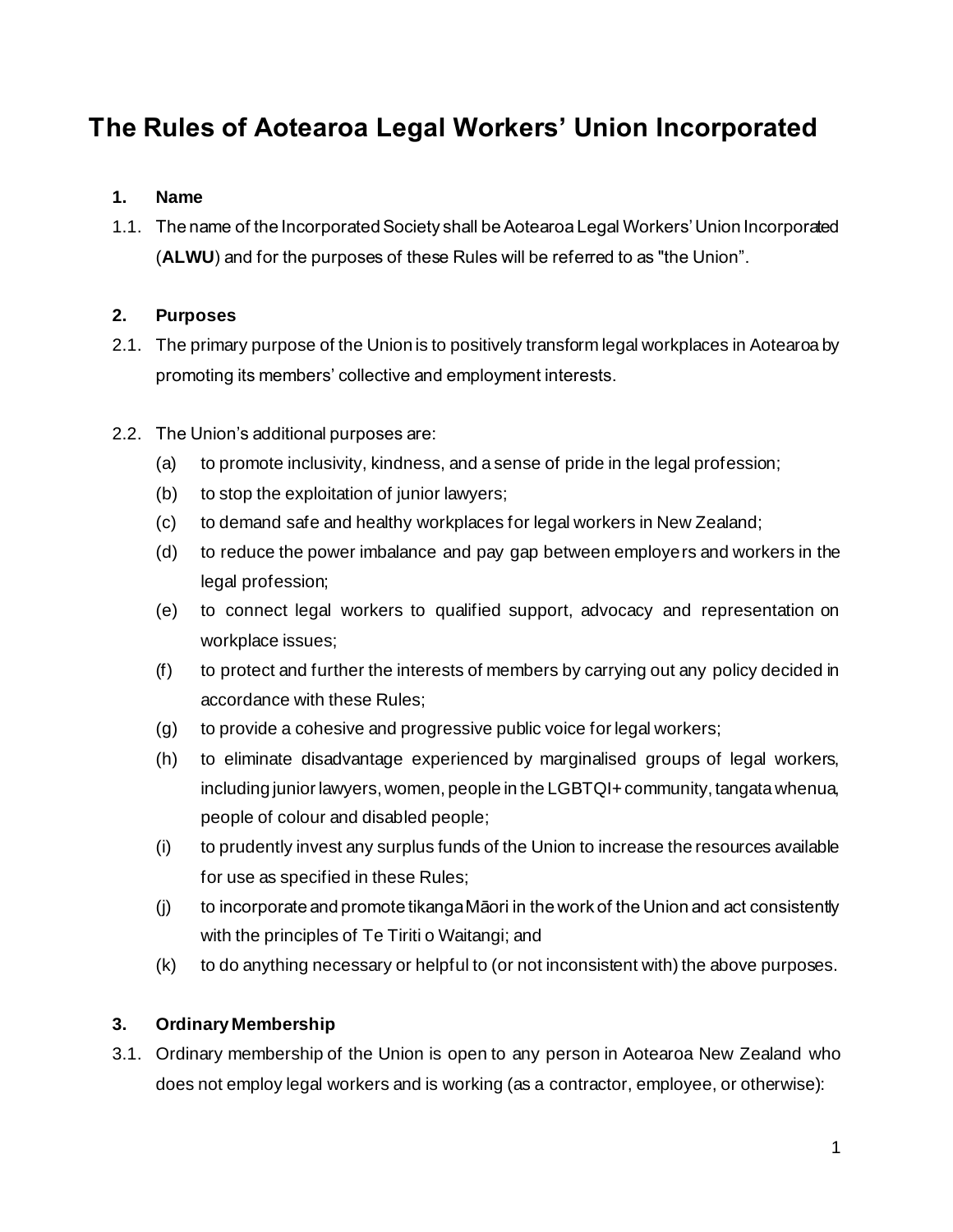- (a) as a lawyer, legal counsel, law clerk, or legal intern in any organisation;
- (b) in a policy or advocacy role that interfaces with the law; or
- (c) in a support role for lawyers or other legal workers.
- 3.2. Despite anything in rule 3.1, ordinary membership is not open to any person who:
	- (a) Employs legal workers; or
	- (b) Is employed or contracted to work in a role representing their employer in dealings with the employees in the same workplace.
- 3.3. Any person described in rule 3.1 may become a member on making application on the appropriate form to the Secretary or their representative. The person must declare any actual or perceived conflict of interest at the time of application. Member ship, when approved, shall be deemed to have begun from the date of application.
- 3.4. All applicants will receive electronic or written notice when their application has been accepted or declined by the Secretary.
- 3.5. Any applicant for whom the Secretary has declined membership may appeal the decision to the Executive who may approve or decline the application by majority vote. The Executive's decision is final.
- 3.6. Any applicant who has previously been declined membership or had their membership terminated shall not become a member unless the Executive approves it by majority vote. The Executive's decision is final.
- 3.7. Members may belong to another union concurrently with their membership of the Union.

## **4. Other Membership**

- 4.1. There are two other categories of membership:
	- (a) Associate members; and
	- (b) Student members.
- 4.2. An Associate Member is any person not otherwise entitled to membership if they support the objects of the Union, or any person otherwise eligible for full membership who does not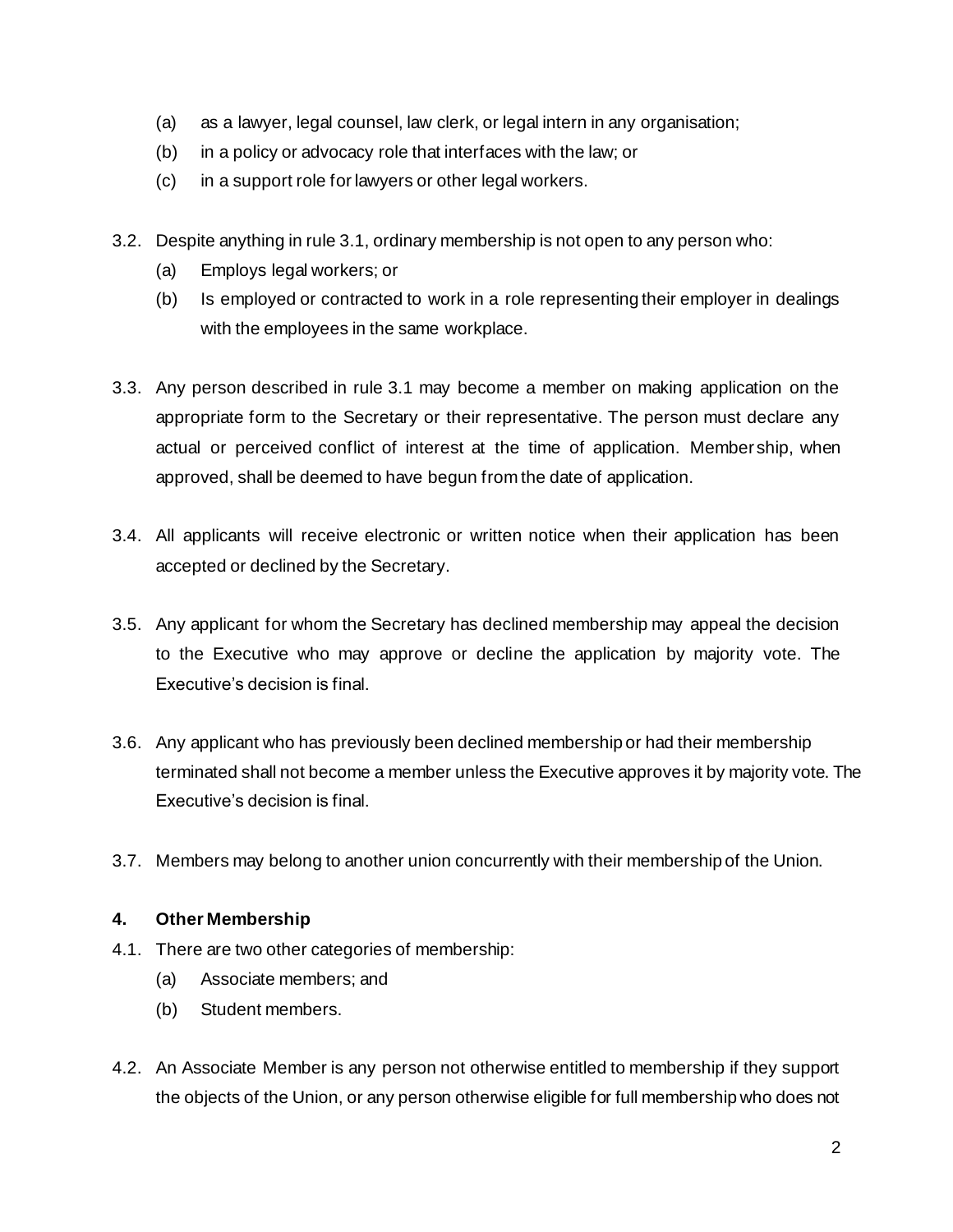wish to be represented in collective bargaining.

4.3. A Student Member is any person aged 16 or older who is engaged in at least their second year of study, or has completed within the previous two years, full time study in a nationally accredited education institution or program where the person has an interest in or, as a consequence of their study, will be qualified to be employed in the legal industry. Part-time students and interns may join as Student Members at the discretion of the Committee.

## **5. Obligations of Members**

5.1. All members shall promote the purposes of the Union and shall do nothing to bring the Union into disrepute.

## **6. Resignation and expulsion**

- 6.1. Any member desiring to withdraw from the Union may do so by giving the Secretary two weeks' notice of their intention and by paying all dues owing up to the expiry date of the notice.
- 6.2. Such withdrawal shall not be effective, except with the leave of the Executive, until all dues are paid. Withdrawal shall not exempt any member from liability in respect of any act or omission while that person was a member.
- 6.3. A Union member may have their membership terminated if, for any reason whatsoever, the Executive is of the view that a member is breaching the Rules or acting in a manner inconsistent with the purposes of the Union.
- 6.4. The Executive must give written notice of this to the member. The Executive's notice must:
	- (a) Explain how the member is breaching the Rules or acting in a manner inconsistent with the purposes of the Union;
	- (b) State what the member must do in order to remedy the situation, or state that the member must write to the Executive giving reasons why the Committee should not terminate the member's membership;
	- (c) State that if, within 14 days of the member receiving the Executive's notice, the Executive is not satisfied, the Executive may in its absolute discretion immediately terminate the member's membership; and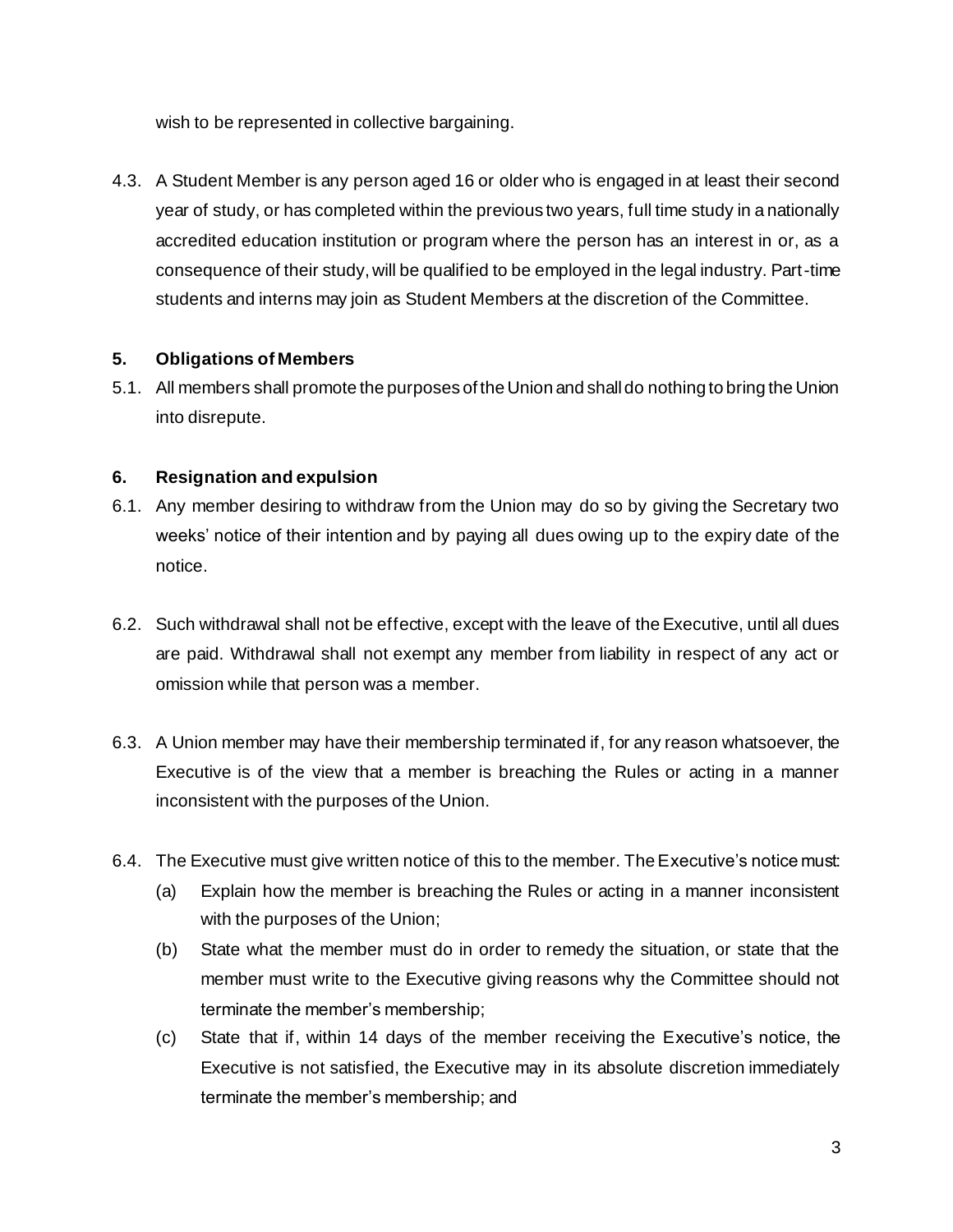- (d) State that if the Executive terminates the member's membership, the Member may appeal to the next Annual General Meeting (**AGM**).
- 6.5. The member shall be given the opportunity to address the Executive verbally or in writing before any vote on the matter.
- 6.6. Any member whose membership is terminated shall have right of appeal, in writing or in person to the next AGM and if their appeal is upheld the meeting shall have the power to reinstate the membership. The AGM's decision will be final.
- 6.7. Any costs incurred by a member who has received written notice or has had their membership terminated shall be met by the member themselves.

## **7. Membership roll**

- 7.1. The registered office of the Union shall contain an up to date roll of the membership including, as applicable and submitted by the membership, the address, employment or beneficiary status, occupation, workplace, joining date and collective or individual contract covering each member. The Secretary shall carry out the duty of ensuring that the membership roll is kept current.
- 7.2. Any member in arrears of 3 months or more in payment of any fee, subscription or levy payable under these Rules may be deemed to be an Associate member only; provided however that such change of status shall not free such person from any liability for the arrears due.

## **8. Registered Office**

8.1. The Registered Office shall be at such place as the Executive may from time to time decide.

# **9. Governance**

9.1. Subject always to the decision of the members of the Union, made at the AGM or of a Special General Meeting (**SGM**), in accordance with these Rules, the Union shall be governed and its funds controlled by an Executive.

## **10. Powers**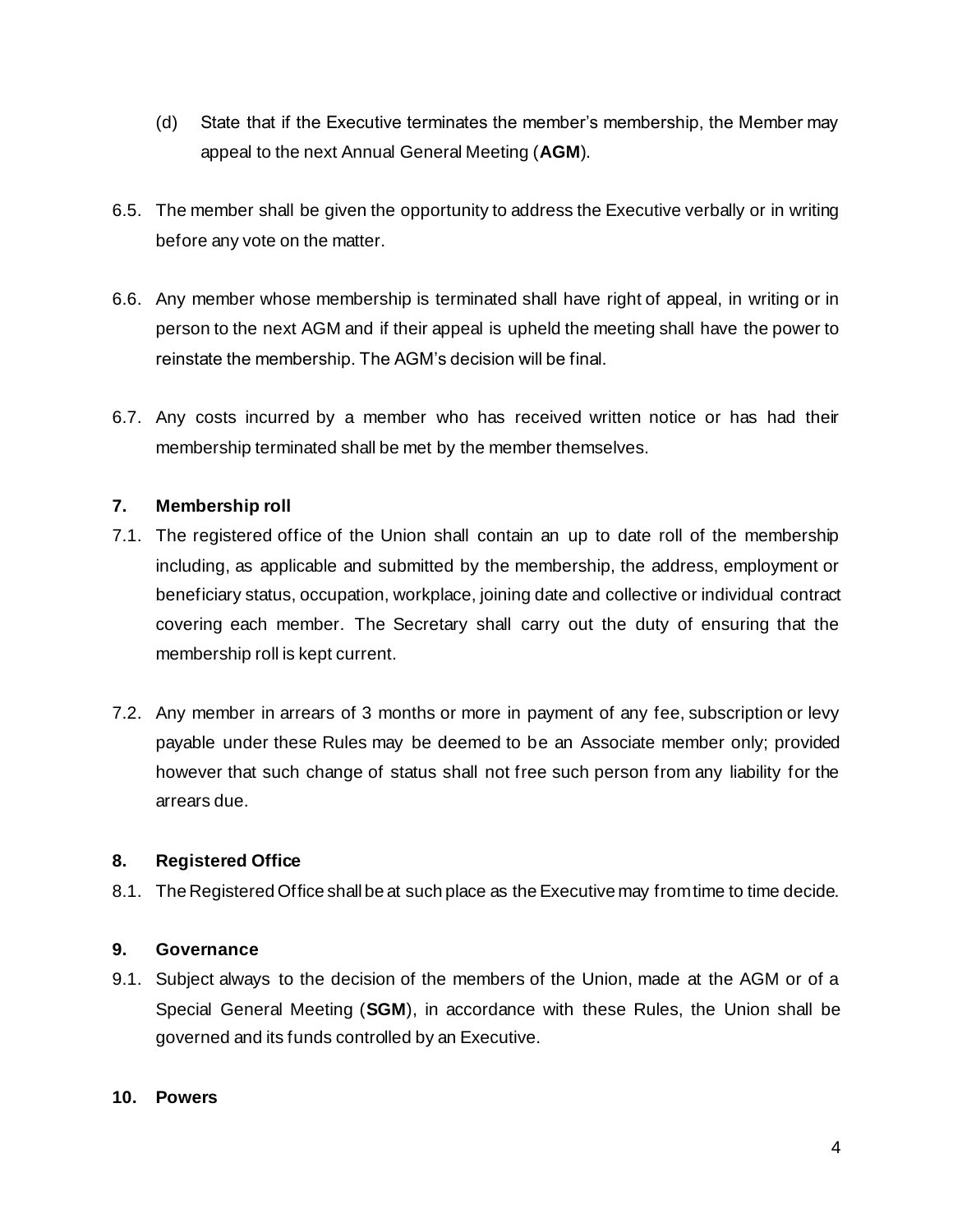- 10.1. The Union shall have the following powers in addition to any other powers in these Rules:
	- (a) To invest, lend or advance the funds of the Union in such manner as may from time to time be authorised in accordance with these Rules;
	- (b) To borrow money for the purpose of furthering the interest of the Union and its members in such manner as may from time to time be authorised in accordance with these Rules;
	- (c) To acquire or sell any real or personal property as may be necessary for the purpose of furthering the interests of the Union and its members;
	- (d) To sell, improve, manage, develop, exchange, lease, dispose of, turn to account or otherwise deal with all or any part of any real or personal property of the Union;
	- (e) To operate such bank account(s) as necessary for the exercise of its powers;
	- (f) To fix and levy subscriptions from time to time, and to charge for the provision of services;
	- (g) To appoint such staff as are necessary for the efficient carrying out of the Union's objects;
	- (h) To amalgamate or merge with any union subject to the compatibility of membership and objects;
	- (i) To establish any trust which is conducive to the Union's aims;
	- (j) To offer benefits and services to members;
	- (k) To affiliate to or join organisations that support the achievement of the purpose and objects of the Union;
	- (l) To exercise all other powers as are reasonably necessary to enable the Union to fulfil its purpose and carry out its objects.
- 10.2. In pursuit of its objects, the Union shall:
	- (a) not affiliate with or make any financial contributions to a political party or organization currently in government or aiming at becoming the government of New Zealand. It shall, however, be free in the pursuit of its objectives to express opinions or take other action in respect of any act or omission of governments, organisations or persons, and to express its opinion on any issue or topic.

#### **11. Annual General Meeting**

11.1. The AGM shall be the chief governing body of the Union.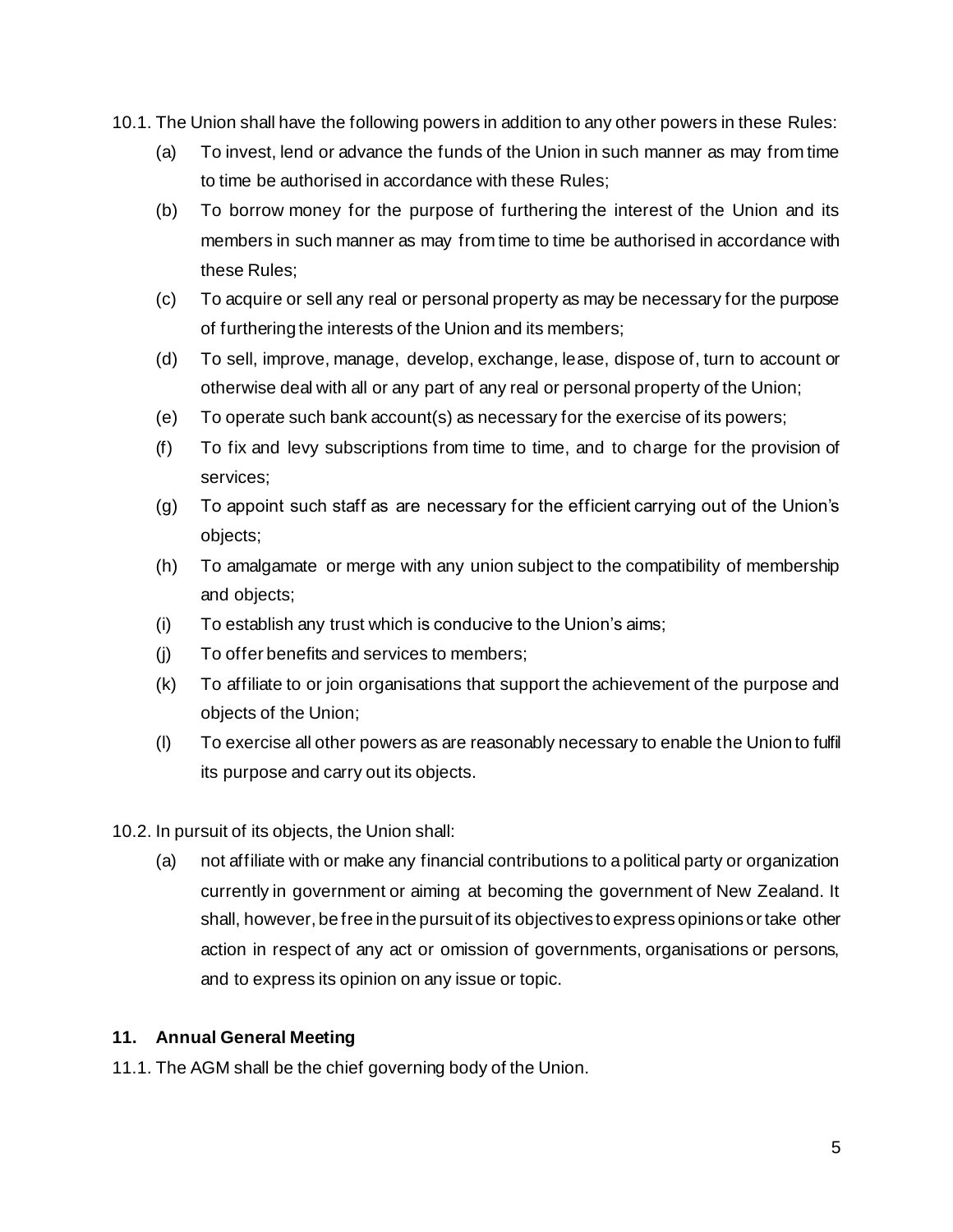- 11.2. The AGM of the Union shall be held at such times and place(s) as the Executive shall decide, but shall not be within 6 months of the previous AGM.
- 11.3. At least six weeks' notice of the date(s) and venue(s) of the AGM shall be given to members.
	- (a) An AGM or SGM may, at the discretion of the Executive, be held online through a virtual meeting platform. If the meeting(s) are in an electronic format, notice must be given to members as if the virtual meeting was occurring in person.
- 11.4. There shall be provision for at least 50 voting representatives at the AGM.
- 11.5. Where the Executive has decided that there will be more than one AGM meeting all remits for consideration by the AGM shall be in the hands of the Secretary two weeks prior to the AGM.
- 11.6. Notice of the AGM and notice of the business to be conducted shall be given to members in writing either:
	- (a) by letter, email or other direct electronic communication;
	- (b) through publication of the Union; or
	- (c) by advertising details of the meeting in the major newspaper servicing the area.
- 11.7. A SGM of the Union shall be called by the Executive in accordance with the procedure for the AGM. In addition, not less than fifty members of the Union may, at their own expense, require the Executive to convene a SGM of the Union. A SGM of the Union may only deal with the matters for which it has been called.
- 11.8. The quorum of the AGM or SGM shall be a total of 20 members present at the meeting(s).
	- (a) If the AGM or SGM is being held virtually, the quorum shall be 20 members attending the virtual meeting.
- 11.9. Any member of the Union is entitled to attend and speak at the AGM.

## **12. Voting at the Annual General Meeting**

12.1. All questions at the AGM and SGM shall be decided on the basis of one vote for each representative present on a show of hands or equivalent method approved by those eligible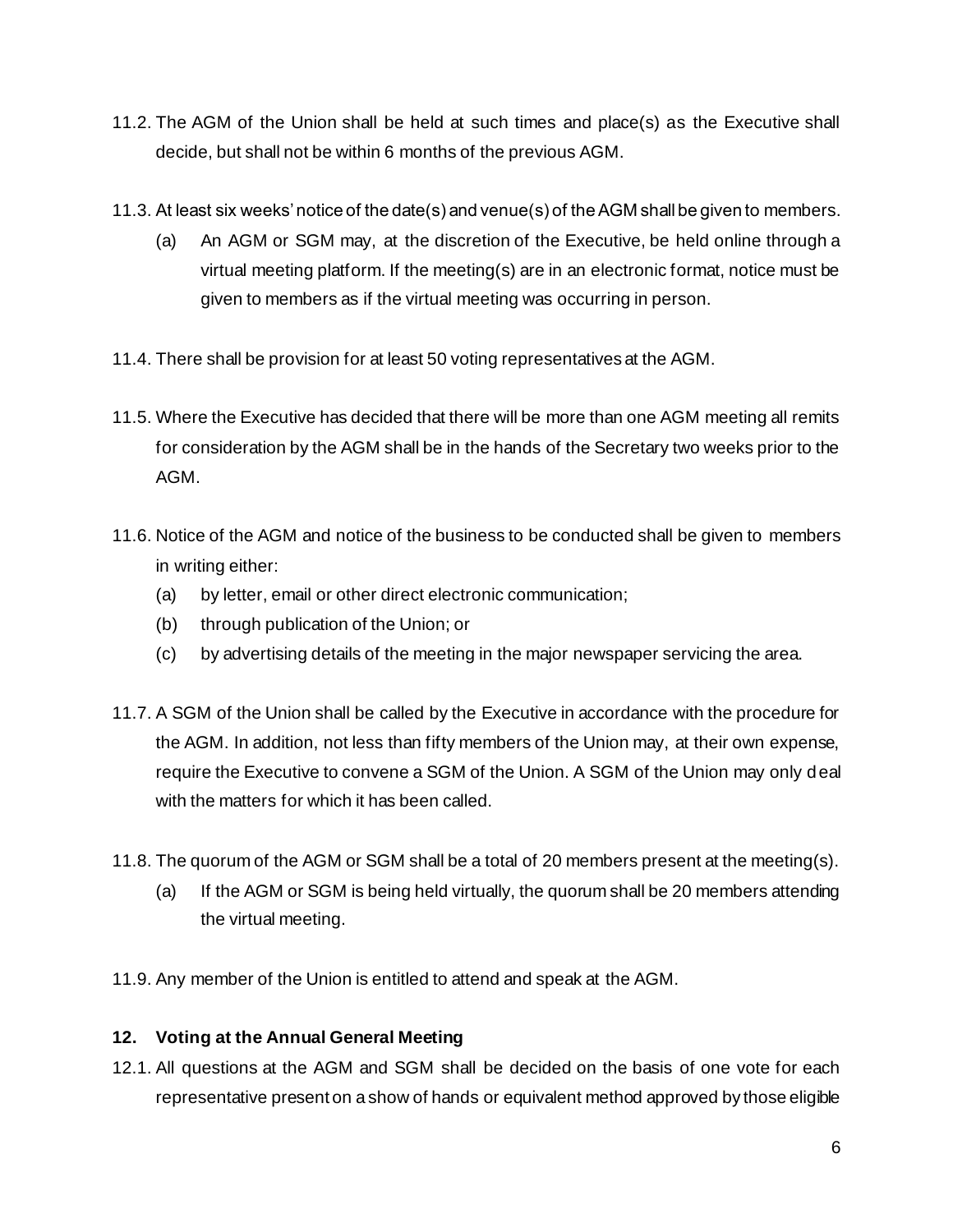to vote in attendance at the meeting.

- 12.2. No Ordinary member may exercise more than one vote.
- 12.3. Only Ordinary Members may vote at Union meetings.
- 12.4. Members of the Executive (except the student representative) will each have one vote.
- 12.5. A majority of those Ordinary Members present may demand a secret ballot.

#### **13. Executive**

13.1. The Executive shall comprise:

- (a) Two Co-Presidents who shall be joint-chairpersons of the Executive;
- (b) Secretary;
- (c) Treasurer;
- (d) Student representative;
- (e) Up to seven members at large; and
- (f) Up to six additional members that the Executive (by majority vote) may, after the at large elections, recommend to the Executive to be co-opted to ensure good representation of Union members.
- 13.2. All members of the Executive shall hold office until they resign, their successors are elected, or they are removed in accordance with these Rules. They shall be eligible for re-election.
- 13.3. The Treasurer shall be responsible for receiving all monies, operating the Union's bank accounts and making all payments for expenses incurred by the Union in conjunction with the Financial Officers and President.

#### **14. Election of the Executive**

- 14.1. The Executive shall be elected at the AGM except where the Executive appoints or elects members according to rules 13.1(f) or 14.8.
- 14.2. A Returning Officer shall be appointed by the Executive.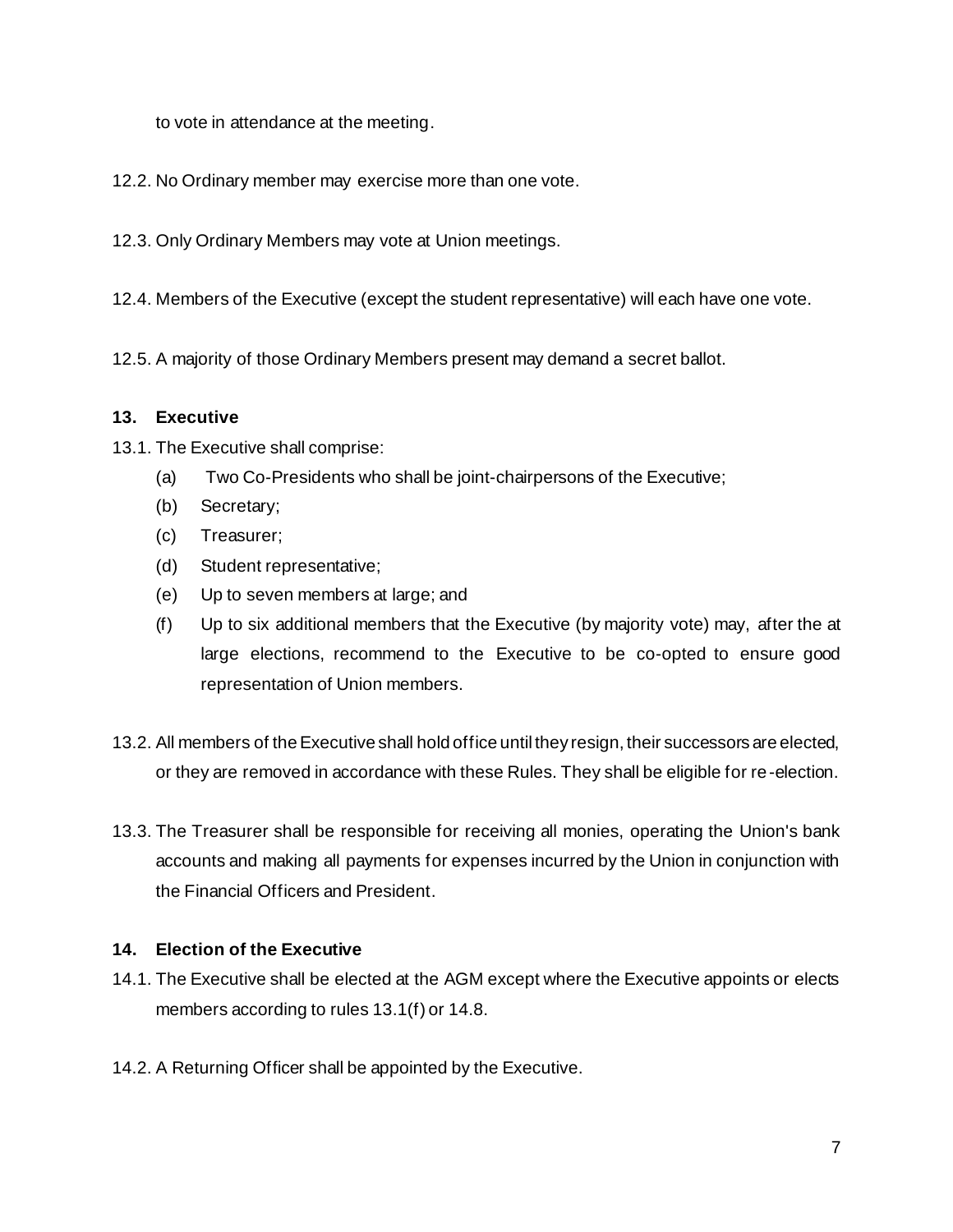- 14.3. All positions shall be elected for a term of one year.
- 14.4. Nominations shall be called in the same way as the calling of the AGM, at least six weeks before the AGM.
- 14.5. Nominations for Co-Presidents, Secretary, Treasurer, Student representative, and general Executive members shall close at least two weeks before the AGM. At least two weeks' notice must be given from the calling for nominations to the closing of nominations.
- 14.6. Should any office or position not be filled or become vacant for any reason, a member may be co-opted by majority vote of the Executive to fill that position. Any person so appointed shall hold office until either an election is called by the Executive in accordance with the rules or the next AGM. The Executive may decide to fill any vacancy through election by postal ballot of the relevant members. Any postal ballots described in these Rules may include electronic forms of voting as long as the Executive is satisfied:
	- (a) with the integrity of the voting process and technology used; and
	- (b) that all members have a reasonable opportunity to participate in the ballot.
- 14.7. Any electronic voting system must be approved before use by majority vote of the Executive.
- 14.8. The role of Student Representative on the Executive shall be elected solely by the Student Members.

## **15. Meetings of the Executive**

- 15.1. The Executive shall meet as required but no less than each three months. The Secretary shall call each meeting and advise all Executive members in writing of its time and place at least one week before the set date, unless at least three Executive members request in writing to the Secretary that an urgent special meeting is required to consider that ur gent matter only.
- 15.2. Executive meetings may be held in person or by audio or video conference.

## **16. Removal of Officers and Position Holders**

16.1. Any member of the Executive not performing their duties in a satisfactory manner or who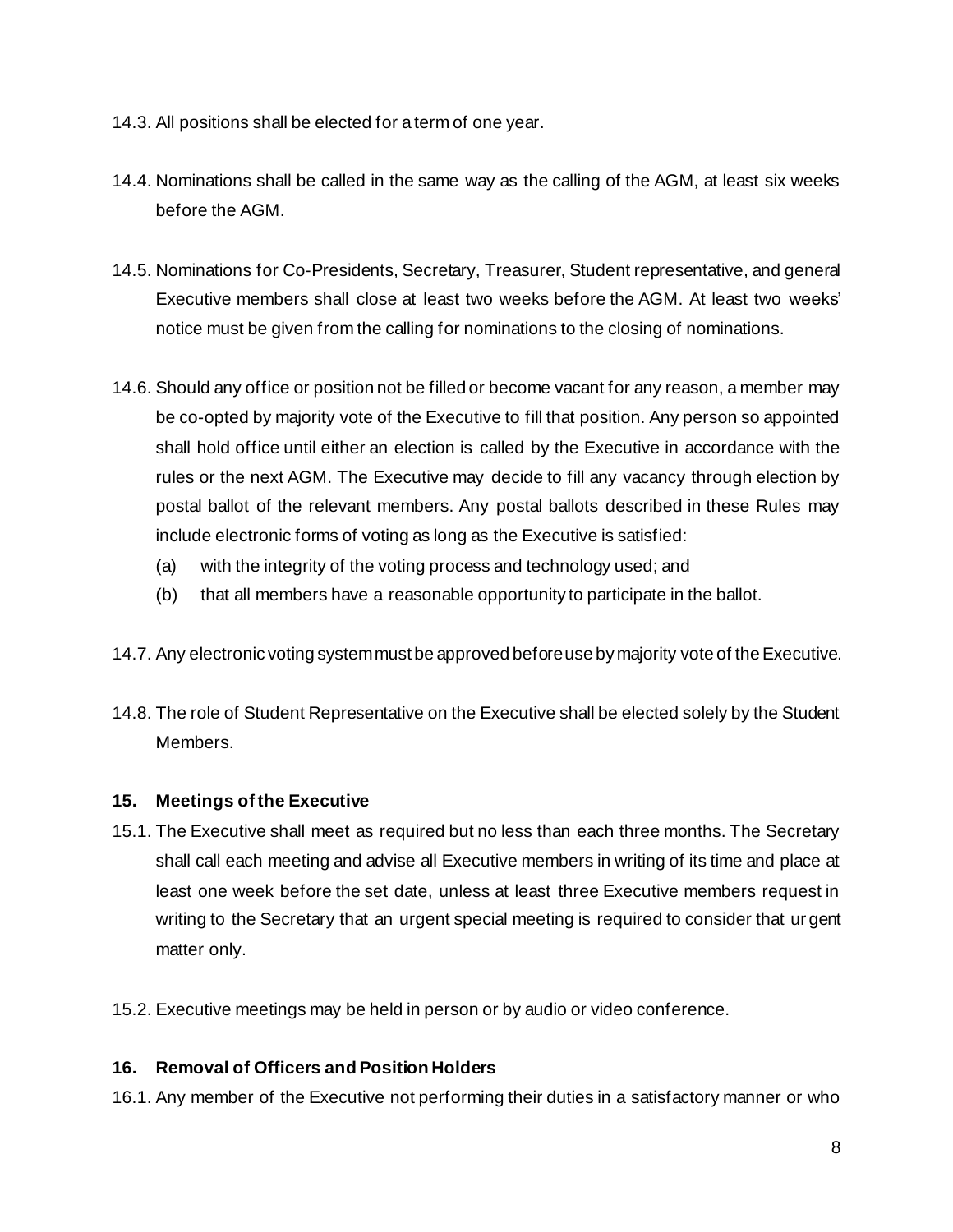misappropriates Union funds may, at a meeting of the Executive convened for the purpose, be removed from office or position by a two third majority vote of the Executive. The member of the Executive concerned must have received an account in writing of the reasons for the contemplated dismissal and given the opportunity to address the meeting on the question. Any member of the Executive so removed shall have right of appeal to the AGM and if their appeal is upheld the meeting shall have the power to reinstate the member of the Executive to their position.

## **17. Delegates**

- 17.1. Delegates shall be elected by members on the site or, in the interim, may be approved by the Secretary or their representative.
- 17.2. A delegate shall not execute contracts on behalf of the Union unless expressly authorised by the Executive.

## **18. Finance**

- 18.1. The financial year of the Union shall be determined by the Treasurer, except as otherwise required by law.
- 18.2. All moneys, lands, securities or property of the Union shall be deemed to be the property of the Union as a whole. The funds of the Union may be invested in the name of the Union in a manner approved by the Executive. For the purposes of administration one of the Financial Officers shall reside in the city where the registered office is located. Special funds shall only be used for the purpose for which such a fund was established.

## **19. Fees and Levies**

19.1. Dues will be payable by members as set out in the below table:

| No.              | Membership type (all salaries are yearly pre-tax) Dues payable (per year) |           |
|------------------|---------------------------------------------------------------------------|-----------|
|                  | Ordinary members earning \$50,001 or more                                 | \$50      |
| $\overline{2}$ . | Ordinary members earning less than \$50,001                               | No charge |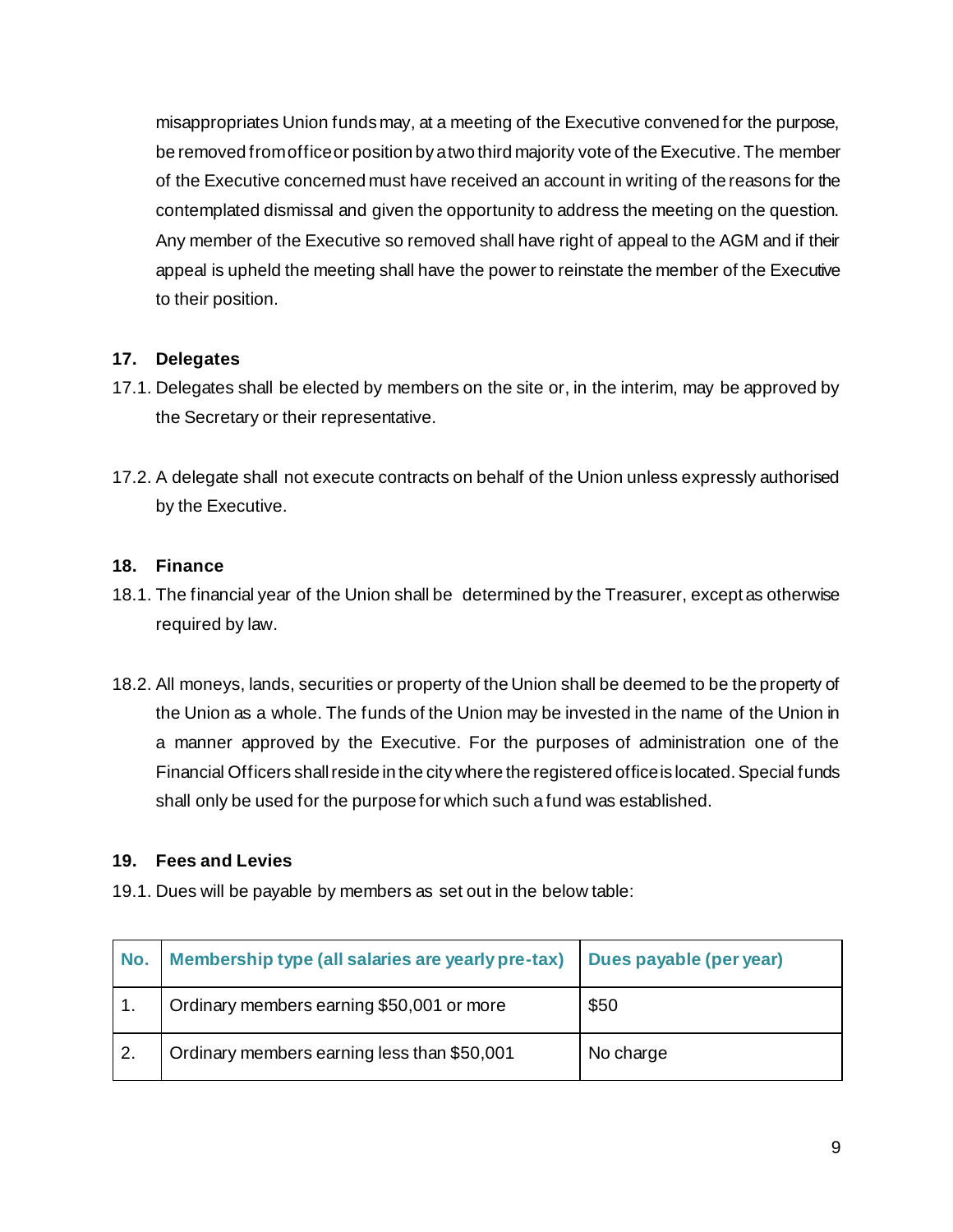| 3. | Ordinary members covered by a collective agreement | 1% of gross annual salary<br>(subject to members voting to   |
|----|----------------------------------------------------|--------------------------------------------------------------|
|    |                                                    | confirm in<br>collective<br>each<br>agreement)               |
| 4. | Associate members                                  | No charge, but voluntary \$50<br>donation requested annually |
| 5. | <b>Student members</b>                             | No charge                                                    |

- 19.2. The above table sets out dues payable by members working full-time. Members who work part-time or transition from a non-dues paying type of membership to a dues-paying type of membership during the calendar year will have their dues prorated for the portion of the year worked;
	- (a) A member will have 4 weeks from the time of them becoming a dues-paying member for their dues to become payable;
	- (b) If there is a dispute about the amount of dues owing, the Treasurer will have the final decision on the amount due;
		- (i) A member shall have 4 weeks from a decision on a disputed dues amount being decided as set out in rule 19.2(b) to pay the determined dues or to resign their membership of the Union.
- 19.3. If a person becomes a member of the Union after 1 March 2022 and, within 6 months of joining, uses the services of the Union, the member may be required by the Treasurer to pay dues as if they had been a member for 12 months at the time of the member joining the Union.
- 19.4. Dues will be charged annually from 1 January 2022.
- 19.5. Each member must pay their required annual dues as set out in the table at rule 19.1 no later than 1 March of each year;
	- (a) A member who is required under these Rules to pay dues is defined as a dues paying member.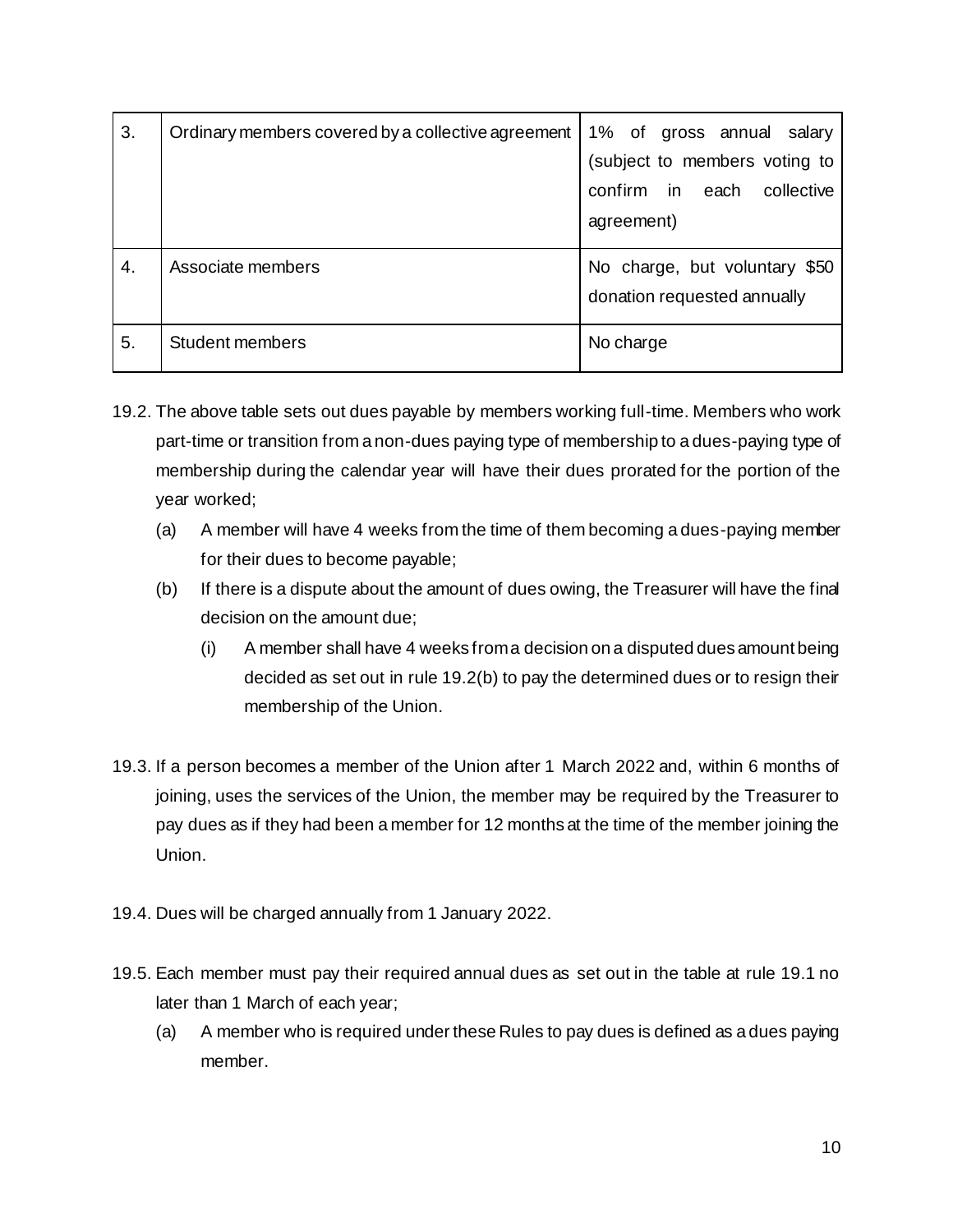- 19.6. Dues will be paid by electronic transaction, and may also be accepted by an alternative method specified by the Treasurer.
- 19.7. The Treasurer, with the approval of both Co-Presidents, may exempt or vary a member's requirement to pay dues for reasons of financial hardship or other reason deemed appropriate. Any variation must be in writing.
- 19.8. A member defaults on dues payment if dues are not paid by 30 March each year and the member does not have an exemption as set out in rule 19.6;
	- (a) A member must be informed in writing of their default in payment and asked to pay the required dues;
	- (b) If a member does not pay the required dues within 30 days of receiving a notice requiring payment, the Treasurer may, with the consent of both Co-Presidents, terminate the members' membership of the Union;
	- (c) The member must be given notice in writing of a decision to terminate their membership under rule 19.8(b).

## **20. Financial Officers**

20.1. Three Financial Officers shall control all funds belonging to the Union. The Financial Officers will be one of the Co-Presidents, the Treasurer, and one other person appointed by the Executive.

## **21. Inspection of Books**

21.1. Any member having an interest in the funds or the register of members of the Union may inspect the books of the Union at a reasonable time, having first given the Treasurer two weeks' notice.

#### **22. Representation**

- 22.1. The Union may appoint any person to be an Authorised Agent of the Union to carr y out any such functions as the Executive shall determine.
- 22.2. The Union shall be represented in any proceedings before a Conciliation Council, Arbitration Commission, Employment Court, any other Court, Disputes Committee or any other Committee to which it is a party or where it represents a member by such persons as the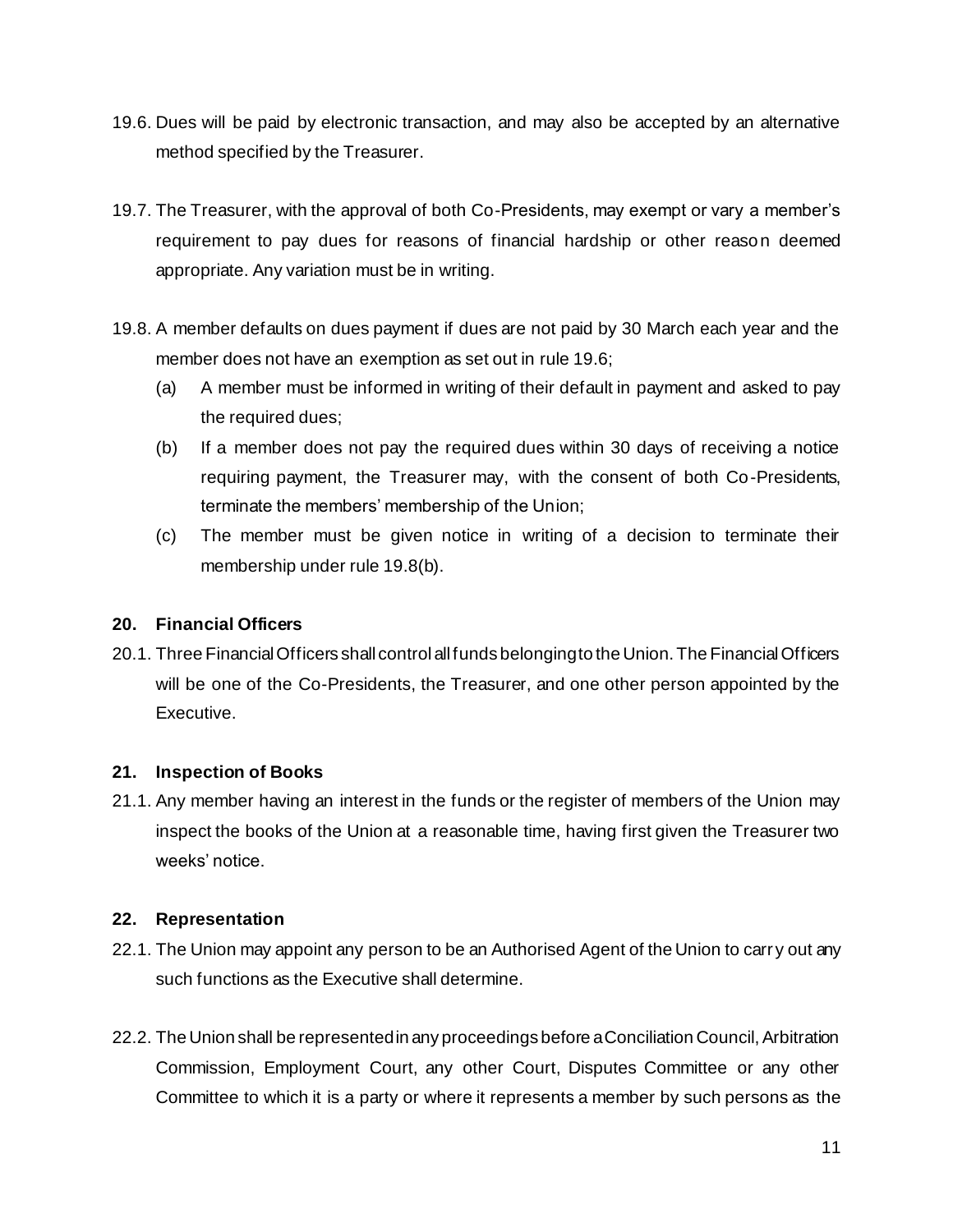Executive may appoint.

#### **23. Agreements and Instruments**

23.1. The Union may enter into collective agreements/contracts with any employer or employers relating to any matter affecting members of the Union. No such agreement (other than a collective contract made with all parties present, in conciliation) shall be made until a meeting of the members covered by the agreement have carried a resolution in favour of its proposed terms. The Executive shall have the authority to enter into any other legal agreements.

## **24. Secret Ballots**

- 24.1. Where required by law to conduct a secret ballot before strike action related to bargaining for a collective agreement may proceed, the following provisions shall apply:
	- (a) The question to be voted on in the secret ballot is whether the member of the Union is in favour of the strike.
	- (b) The result of the ballot is determined by a simple majority of the members who are entitled to vote and who do vote.
	- (c) The method of voting in a secret ballot may be by email or other electronic means as determined by the Executive from time to time.
	- (d) As soon as is reasonably practicable after the conclusion of the secret ballot the members who were entitled to vote must be notified of the result of the ballot.

## **25. Publications**

- 25.1. The Union shall distribute to members, publications advising of casual vacancies, annual meetings, special meetings, the calling of nominations for all positions, reports, accounts, alterations to rules, details of all elections and any other official notice or report required to be given to each member under these Rules.
- 25.2. In addition to the above and subject to finance, the Executive shall endeavour to initiate a publication to members to further their education in trade union matters and to expand solidarity between groups of workers.
- 25.3. Publications may be distributed or made available to members through printed or electronic means.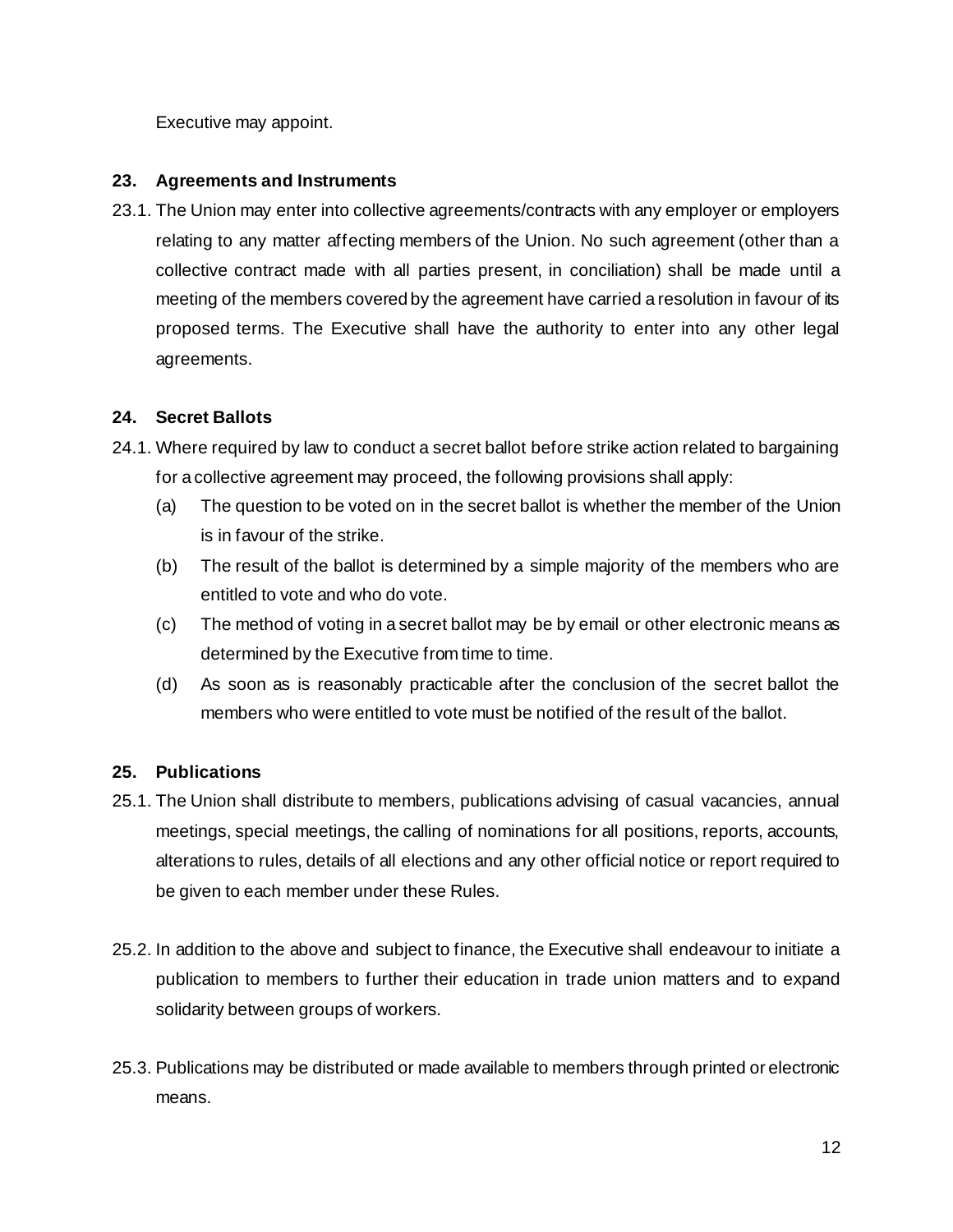#### **26. Dissolution**

- 26.1. Should a majority of the members of the Union attending special meetings called under these Rules expressly for the purpose, vote to cancel the registration of the Union, the Secretary shall forthwith make application to the Registrar of Incorporated Societies in the prescribed form. Before such cancellation the Executive shall ensure that an audit of the Union's accounts is conducted and shall realise all the valuable assets and meet all the liabilities of the Union. The surplus funds, if any, shall thereupon be disposed of in such a manner, in pursuance of the objects specified in these Rules, as the Executive may think fit. Prior to this procedure being carried out, all members shall be advised that this matter is to be considered at special meetings convened for the purpose.
- 26.2. The Union shall be deemed to be dissolved when its registration has been cancelled by the Registrar of Incorporated Societies.

#### **27. Alteration to the Rules**

- 27.1. These Rules may be amended, struck out or added to by a majority vote of the representatives present at the AGM or, if approved by the Executive, by a majority of members voting in a postal ballot.
- 27.2. Any proposed changes to the rules must be notified to the Secretary at least six weeks before the AGM or closing of the postal ballot.
- 27.3. The Secretary must notify members of the proposed changes in writing or through a Union publication at least four weeks before the AGM or the postal ballot closes.
- 27.4. All alterations to the Rules shall be submitted by the Secretary to the Registrar of Incorporated Societies for approval prior to coming into operation.

#### **28. Matters not provided for**

28.1. Any matter not provided for in these Rules or by decision of the Executive shall be referred to the next AGM.

#### **29. Bylaws**